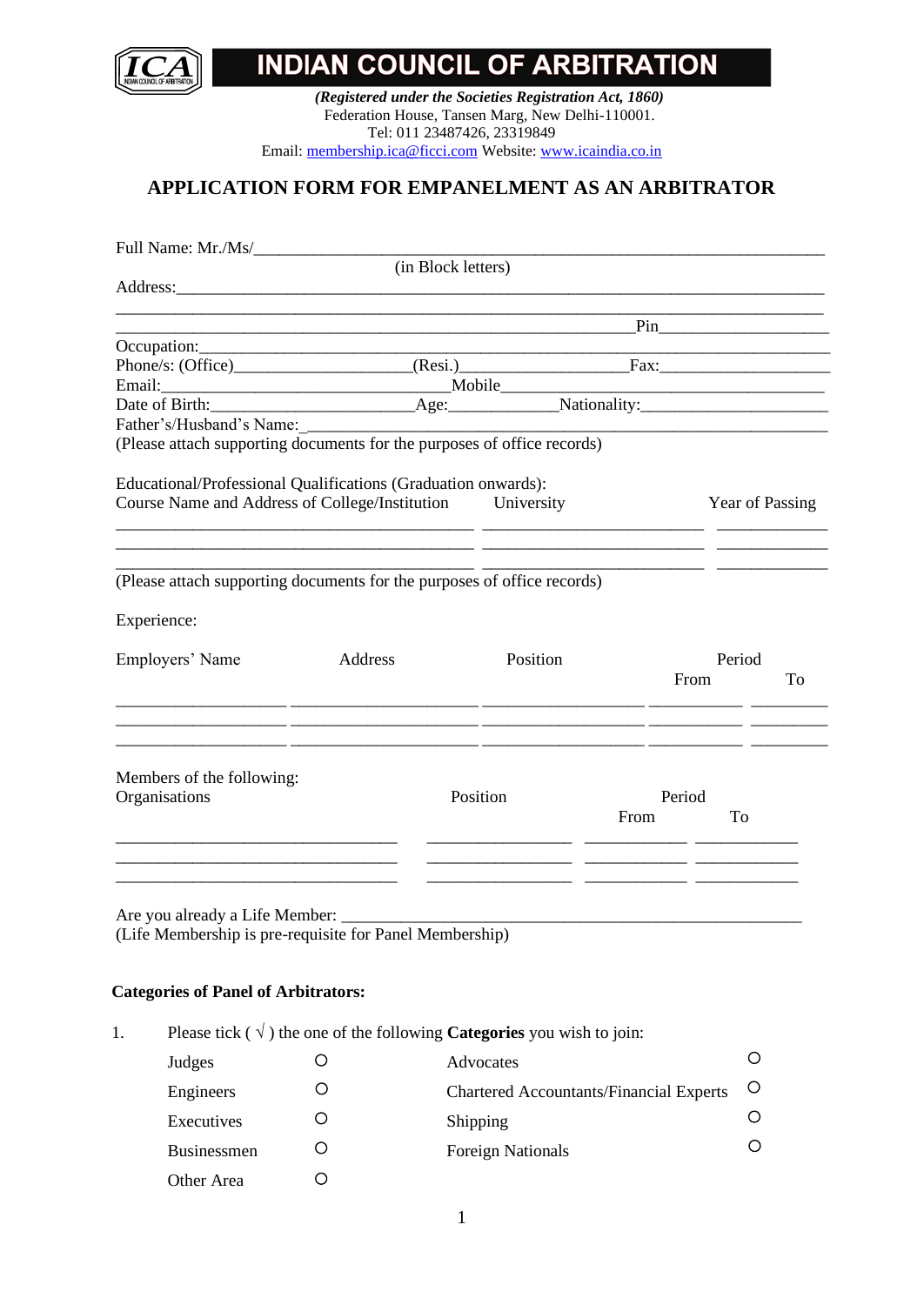### **Fields of Specialization:**

Please put numbers (i.e. 1,2,3……) based on your priority of experience or knowledge:

| Agency & Distribution and Franchising                                    | <b>Engineering/Technical</b>                                       |  |
|--------------------------------------------------------------------------|--------------------------------------------------------------------|--|
| <b>Intellectual Property</b>                                             | <b>Joint Ventures</b>                                              |  |
| <b>Real Estate</b>                                                       | <b>Power Energy</b>                                                |  |
| <b>State Contracts</b>                                                   | <b>Aviation</b>                                                    |  |
| <b>Finance Banking</b>                                                   | <b>International Investments</b>                                   |  |
| <b>Commercial Contracts</b>                                              | <b>Maritime Shipping</b>                                           |  |
| <b>Telecommunications</b>                                                | Construction                                                       |  |
| <b>Insurance</b>                                                         | <b>Information Technology</b>                                      |  |
| Oil, Petroleum and Gas                                                   | <b>Securities</b>                                                  |  |
| Steel, Mining & Quarying                                                 | Corporation & related activities                                   |  |
| <b>Agriculture &amp; Food Processing</b>                                 | <b>Hotel &amp; Tourism Industry</b>                                |  |
| <b>Automobile</b>                                                        | <b>Entertainment</b>                                               |  |
| <b>Corporate Law</b>                                                     | <b>Environment</b>                                                 |  |
| <b>Taxation</b>                                                          | <b>Transport</b>                                                   |  |
| <b>Textile/Jute Industry</b>                                             | <b>Computer Software</b>                                           |  |
| <b>Other Areas</b>                                                       |                                                                    |  |
|                                                                          |                                                                    |  |
| Specialisation & Knowledge of the following products:/business           |                                                                    |  |
| <b>Tobacco Products</b>                                                  | <b>Wearing Apparel</b>                                             |  |
| Tanning & dressing of leather                                            | Wood & Products of Wood & cork except furniture                    |  |
| Paper & Paper Products                                                   | Printing and reproduction of recorded media                        |  |
| Coke, refined petroleum products and nuclear fuel                        | <b>Chemicals and Chemical Products</b>                             |  |
| <b>Rubber and Plastic Products</b>                                       | <b>Other Non-Metallic Mineral Products</b>                         |  |
| <b>Basic Metals</b>                                                      | <b>Fabricated Metal Products, except Machinery &amp; Equipment</b> |  |
| <b>Machinery and Equipment</b>                                           | <b>Office, Accounting and Computing Machinery</b>                  |  |
| <b>Electrical Machinery Equipment and Apparatus</b>                      | Radio, Television and Communication Equipment and Apparatus        |  |
| Medical, Precision and Optical Instruments, Watches and<br><b>Clocks</b> | <b>Motor Vehicles, Trailers and Semi-trailers</b>                  |  |
| <b>Other Transport Equipment</b>                                         | <b>Furniture Manufacturing</b>                                     |  |
| Gem & Jwellery                                                           | Recycling                                                          |  |
| <b>Other Areas</b>                                                       |                                                                    |  |
|                                                                          |                                                                    |  |

### **Arbitration Training:**

| <b>Course Name</b>                           | <b>Organizer's Name</b> | <b>Period</b> |
|----------------------------------------------|-------------------------|---------------|
|                                              |                         |               |
|                                              |                         |               |
|                                              |                         |               |
|                                              |                         |               |
| <b>Arbitration Experience:</b>               | <b>As Arbitrator</b>    |               |
| Number of Cases as a Sole/Co-Arbitrator:     |                         |               |
| Number of Cases as a Counsel/Expert witness: |                         |               |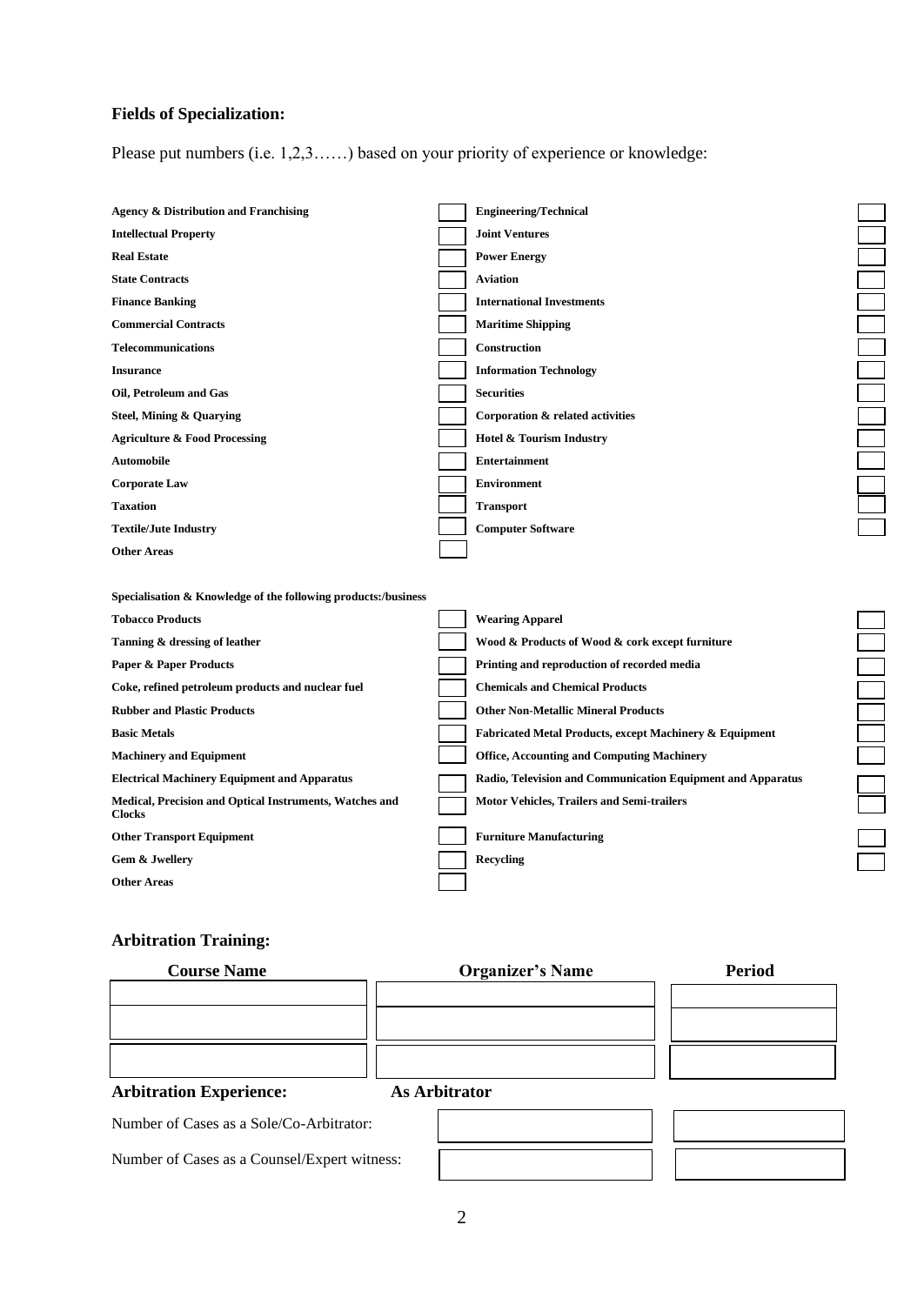Field(s) of arbitration experience:

### **In case you have no training or experience as yet in arbitration, please state reasons for your interest in wanting to join as Arbitrator in the ICA:**

| Name of ADR Courses/Seminars/Conferences participated: |  |
|--------------------------------------------------------|--|
| Addressed                                              |  |
| Participated                                           |  |
| Title of Paper presented (Enclose a set of Paper)      |  |
| Whether willing to contribute or                       |  |

make presentation in Conference on ADR or for ICA Arbitration Quarterly

### **Sponsorship\*: (Compulsory) from existing ICA Members**

### **Undertakings: -**

- a) I agree to abide by the Rules of Arbitration of the Council including Guidelines & ICA Code of Conduct.
- b) I shall take up and complete the arbitration assigned to me with utmost diligence and expedition.
- c) All arbitrators being of equal status, I shall not object to my appointment as arbitrator in a particular case on the basis of my previous status or that of any appointed arbitrator.
- d) I note that my name will be deleted from the Panel as soon as I attain 80 years of age. (See *Rule 13* of the ICA Rules of Arbitration)
- e) I have not been convicted or charged of any offence or any criminal investigation or vigilance enquiry pending against me.
- f) I declare that I have not been removed as arbitrator in circumstances where moral probity or incompetence were an issue.
- g) I declare that above particulars furnished are true & correct.

### Date: Signature of the Applicant.

- \* Please have the application sponsored by two members of the Council.
- \* Basic Requirements Must be Life/Fellow Member of ICA
	-
	- Must hold University Degree in the field
	- Must not be more than Eighty years